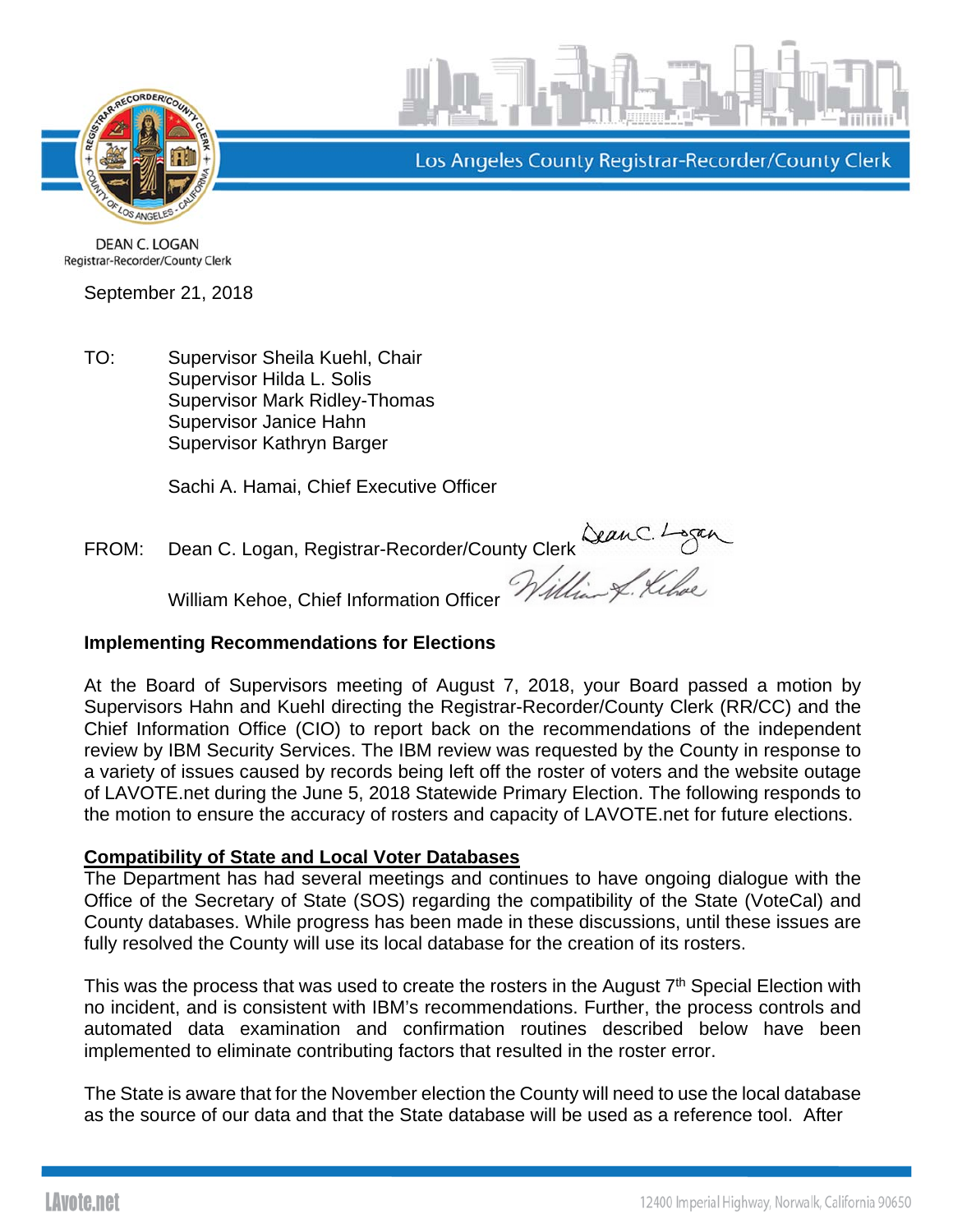Board of Supervisors September 21, 2018 Page 2

the November election, the Department will regroup with SOS staff to come up with short and long-term goals to have better visibility of VoteCal's data as it relates to the County's records in addition to discussing enhancements to VoteCal's communication systems.

### **New Quality Control Practices**

To effectively track, control and manage the process of extracting voter file data that is used to generate the polling place rosters, the Department has implemented the following process controls:

- Adoption of a step-by-step instruction checklist to extract the voter file data.
- Limiting access to extract the voter file data at any given time for any election to one administrator.
- Maintain a voter file extraction log that captures the date, start time, end time, computer ID, initial and username of the person that ran the extraction.
- Assign staff to monitor and validate every procedural step and initial the voter file extraction log upon completion of the task.

## **Resolution of System Deficiencies**

To detect and identify voter extract data corruption and data integrity issues prior to the physical printing of the rosters, the following procedures have been implemented by the Department:

- Inspection and validation of key data elements (e.g. birthdate, address, party, registration date) for completeness, accuracy, and timeliness. Data from VoteCal and the County's database will be compared with the snapshot used to print the rosters and report out any inconsistencies. Review and signoff from operations and IT management are required before proceeding to final printing step.
- Manual verification of extract data by examining County records. The manual review will validate if there are any exclusions in the official voter record. Review and sign-off from operations management is required before proceeding to final printing step.
- Development of scripts to automate data comparison and integrity validation routines in certain processes.

# **Capacity of LAVOTE.net**

LAVOTE.net receives a significant increase in web traffic leading up to Election Day. To effectively ensure the Department's website has the capacity to handle the surge in web visits, the Department and the Internal Services Department (ISD) will run additional capacity tests at higher levels of concurrent connections to ensure necessary site performance prior to the November election and each subsequent election.

The Department has successfully implemented 11 of the 14 recommendations provided in the IBM Risk Assessment Report. The Department continues to work collaboratively with ISD on the completion of two additional system improvements that will provide:

- Enhancement of server login integration to follow best practice security policies.
- Enhancement of traffic filtering to further secure outbound web traffic from LAVOTE.net web servers.